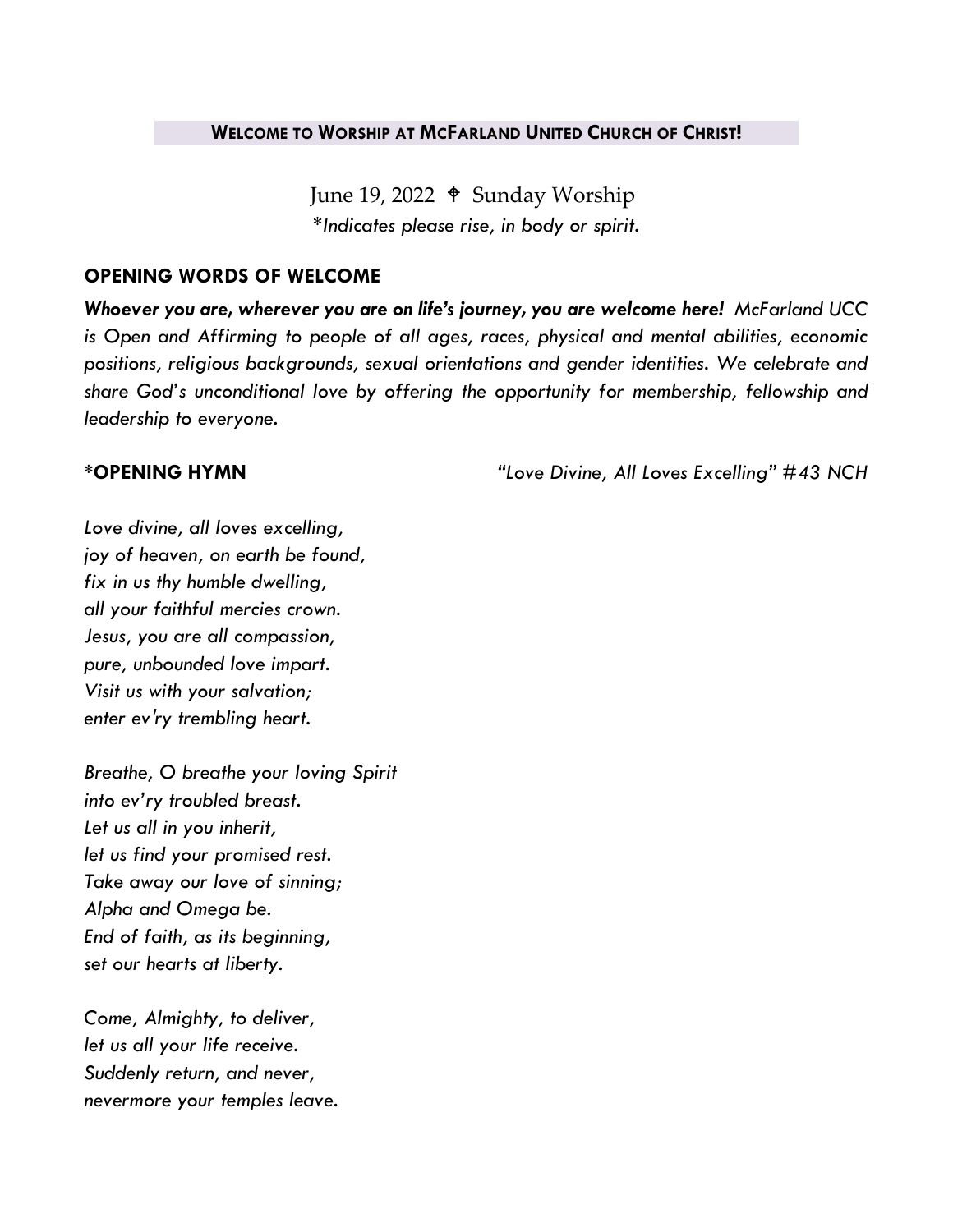*You we would be always blessing, love you as your angels love, pray, and praise for your unfailing, wounded arms outstretched above.*

*Finish, then, your new creation; Pure and spotless may we prove; Let us see your great salvation perfectly restored in you; Changed from glory into glory, till in heav'n we take our place, Crowned as saints we ever shall be lost in wonder, love and praise.*

## **UNISON PRAYER**

### **A TIME FOR ALL AGES**

#### **TIME FOR PRAYER & THE PRAYER OF JESUS**

Our Father, who art in heaven, hallowed be thy name. Thy kingdom come, thy will be done, on earth as it is in heaven. Give us this day our daily bread, and forgive us our sins, as we forgive those who sin against us. Lead us not into temptation, but deliver us from evil. For thine is the kingdom, and the power, and the glory forever and ever. Amen.

# **A REPORT ON THE WISCONSIN CONFERENCE UCC ANNUAL MEETING** By Farrel Smith

**SONG** *"Imago Dei" (video)* By Richard Bruxvoort-Colligan

**OUTREACH CELEBRATION:** Sundaes on Thursdays Some words from

Lavon Geasland